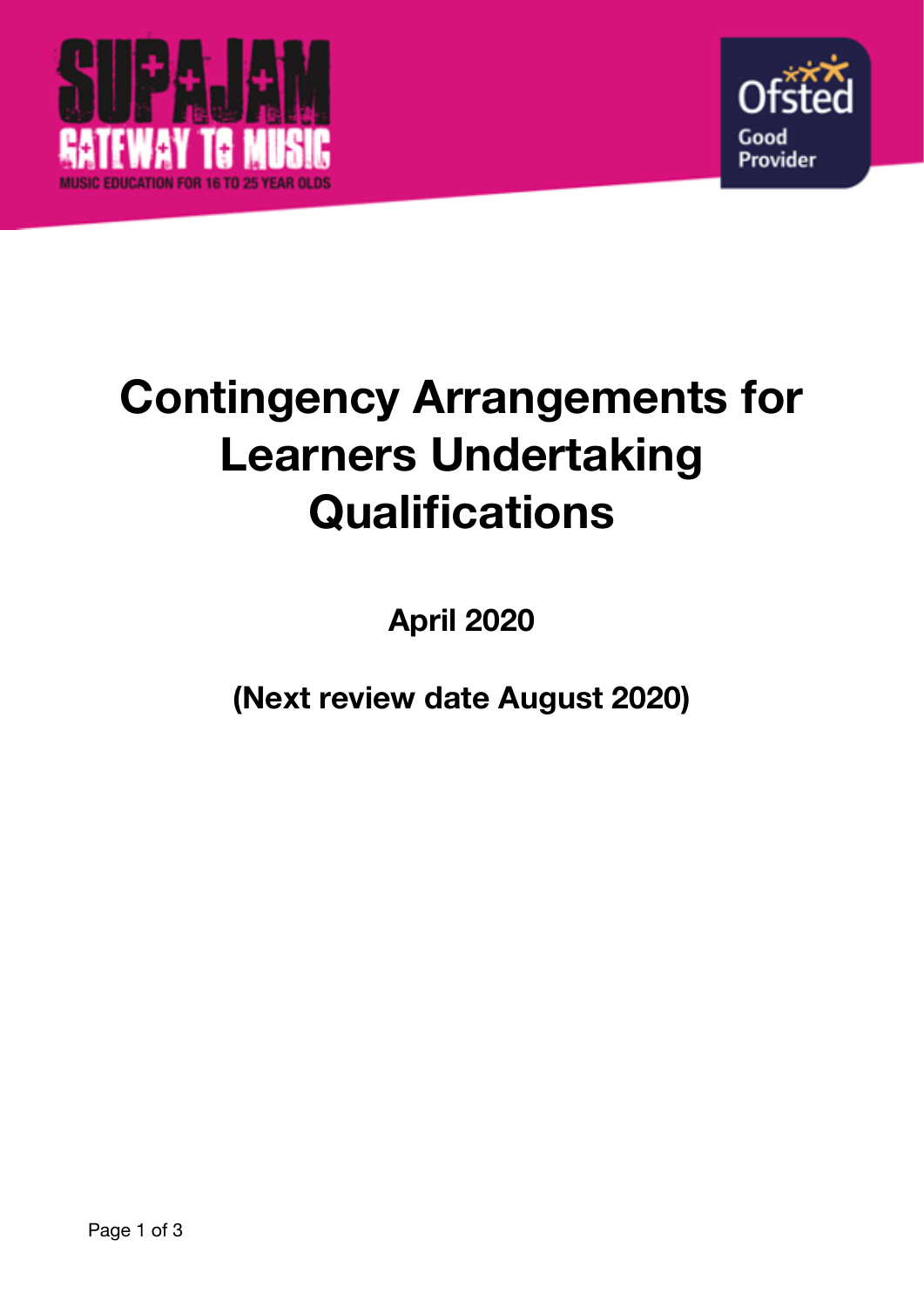# **Aim:**

The aim of this policy is to ensure that contingency arrangements are in place to safeguard the interests of SupaJam learners and ensure that they receive continuity in their programme of learning, should any problems arise. This policy will reflect national guidance with regards to the pandemic, including the use of TAGs.

## **Possible risks that could cause major/minor disruption to a learner's qualification:**

- 1. The teacher leading the qualification is absent for a large period of time, loss of life, or leaves SupaJam's employment
- 2. COVID-19 or any other reason for SupaJam to go into extended periods of lockdown where students do not have access to normal methods of learning or resources
- 3. The building in which learning takes place is not accessible for any reason, either for a short or extended period of time
- 4. Failure of IT systems
- 5. Emergency evacuation of the building
- 6. Extreme weather conditions

## **How SupaJam will mitigate the risk:**

#### **1) The teacher leading the qualification is absent for a large period of time, loss of life, or leaves SupaJam's employment**

SupaJam will ensure that a replacement member of staff is found to support the teaching of the qualification as quickly as possible. While a new member of staff is being recruited for, either an agency substitute teacher will be used to cover the teacher's Scheme Of Work or a suitable internal member of staff will step into the role for the interim.

Should learners be disrupted in their education and require additional teaching and assessment time, reasonable adjustments will be applied for from external bodies (such as RSL, The Prince's Trust) with a full reason outlining the need for additional time to complete the qualification and how this will be achieved within the academic year.

#### **2) COVID-19 or any other reason for SupaJam to go into extended periods of lockdown where students do not have access to normal methods of learning or resources**

Where SupaJam centres are required to close, for example during periods of national lockdown, online learning will take place and students will continue with lessons adjusted for the online timetable. This will be communicated to all students and parents via emails and letters, and will follow guidance from Ofqual. Students without easy access to IT systems will be provided these by SupaJam.